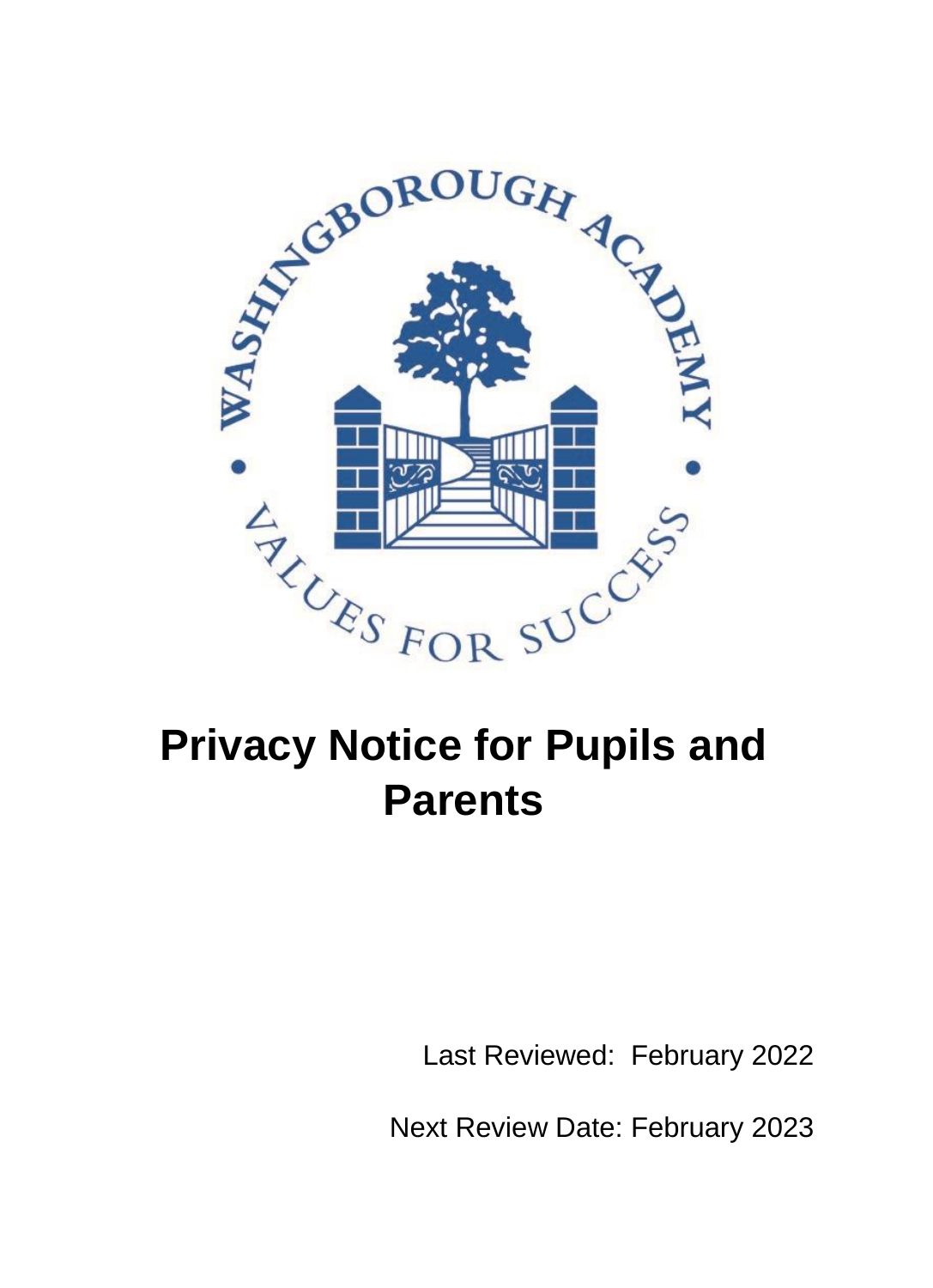

# **Privacy Notice for Pupils and Parents**

This privacy notice describes how we collect and use personal information about pupils, in accordance with the UK General Data Protection Regulation (UK GDPR), section 537A of the Education Act 1996 and section 83 of the Children Act 1989. Following Brexit, Regulation (EU) 2016/679, General Data Protection Regulation (GDPR) is retained EU law and known as UK GDPR. The UK GDPR sits alongside an amended version of the Data Protection Act 2018 that relate to general personal data processing, powers of the Information Commissioner and sanctions and enforcement. The GDPR as it continues to apply in the EU is known as EU GDPR.

#### **Who Collects this Information**

Washingborough Academy is a "data controller." This means that we are responsible for deciding how we hold and use personal information about pupils and parents.

#### **Categories of Pupil Information We Collect, Process, Hold and Share**

We may collect, store and use the following categories of personal information about you:

- Personal information such as name, pupil number, date of birth, gender and contact information;
- Emergency contact and family lifestyle information such as names, relationship, phone numbers and email addresses;
- Characteristics (such as ethnicity, language, nationality, country of birth and free school meal eligibility);
- Attendance details (such as sessions attended, number of absences and reasons for absence);
- Performance and assessment information;
- Behavioural information (including exclusions);
- Special educational needs information;
- Relevant medical information;
- Special categories of personal data (including ethnicity, relevant medical information, special educational needs information]);
- Images of pupils engaging in school activities, and images captured by the School's
- Information about the use of our IT, communications and other systems, and other monitoring information;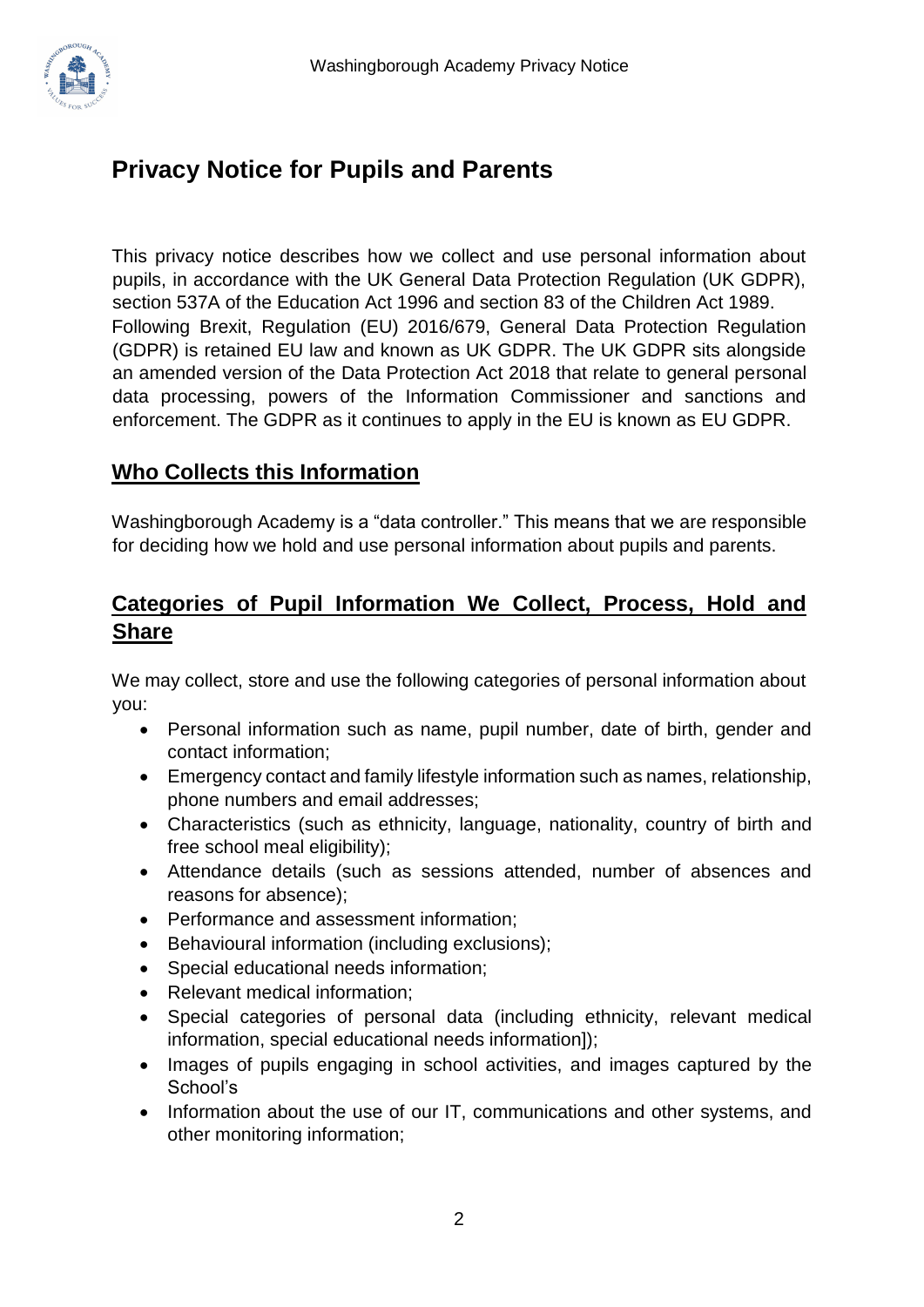

### **Collecting this Information**

Whilst the majority of information you provide to us is mandatory, some of it is provided to us on a voluntary basis. In order to comply with the UK General Data Protection Regulation, we will inform you whether you are required to provide certain pupil information to us or if you have a choice in this.

It is important that the personal information we hold about you is accurate and current. Please keep us informed if your personal information changes during your working relationship with us.

#### **How We Use Your Personal Information**

We hold pupil data and use it for:

- Pupil selection (and to confirm the identity of prospective pupils and their parents);
- Providing education services and extra-curricular activities to pupils, and monitoring pupils' progress and educational needs;
- Informing decisions such as the funding of schools;
- Assessing performance and to set targets for schools;
- Safeguarding pupils' welfare and providing appropriate pastoral (and where necessary medical) care;
- Support teaching and learning;
- Giving and receive information and references about past, current and prospective pupils, and to provide references to potential employers of past pupils;
- Managing internal policy and procedure;
- Enabling pupils to take part in assessments, to publish the results of examinations and to record pupil achievements;
- To carry out statistical analysis for diversity purposes;
- Legal and regulatory purposes (for example child protection, diversity monitoring and health and safety) and to comply with legal obligations and duties of care;
- Enabling relevant authorities to monitor the school's performance and to intervene or assist with incidents as appropriate;
- Monitoring use of the school's IT and communications systems in accordance with the school's IT security policy;
- Making use of photographic images of pupils in school publications, on the school website and on social media channels;
- Where otherwise reasonably necessary for the school's purposes, including to obtain appropriate professional advice and insurance for the school.

#### **The Lawful Bases on which we use this Information**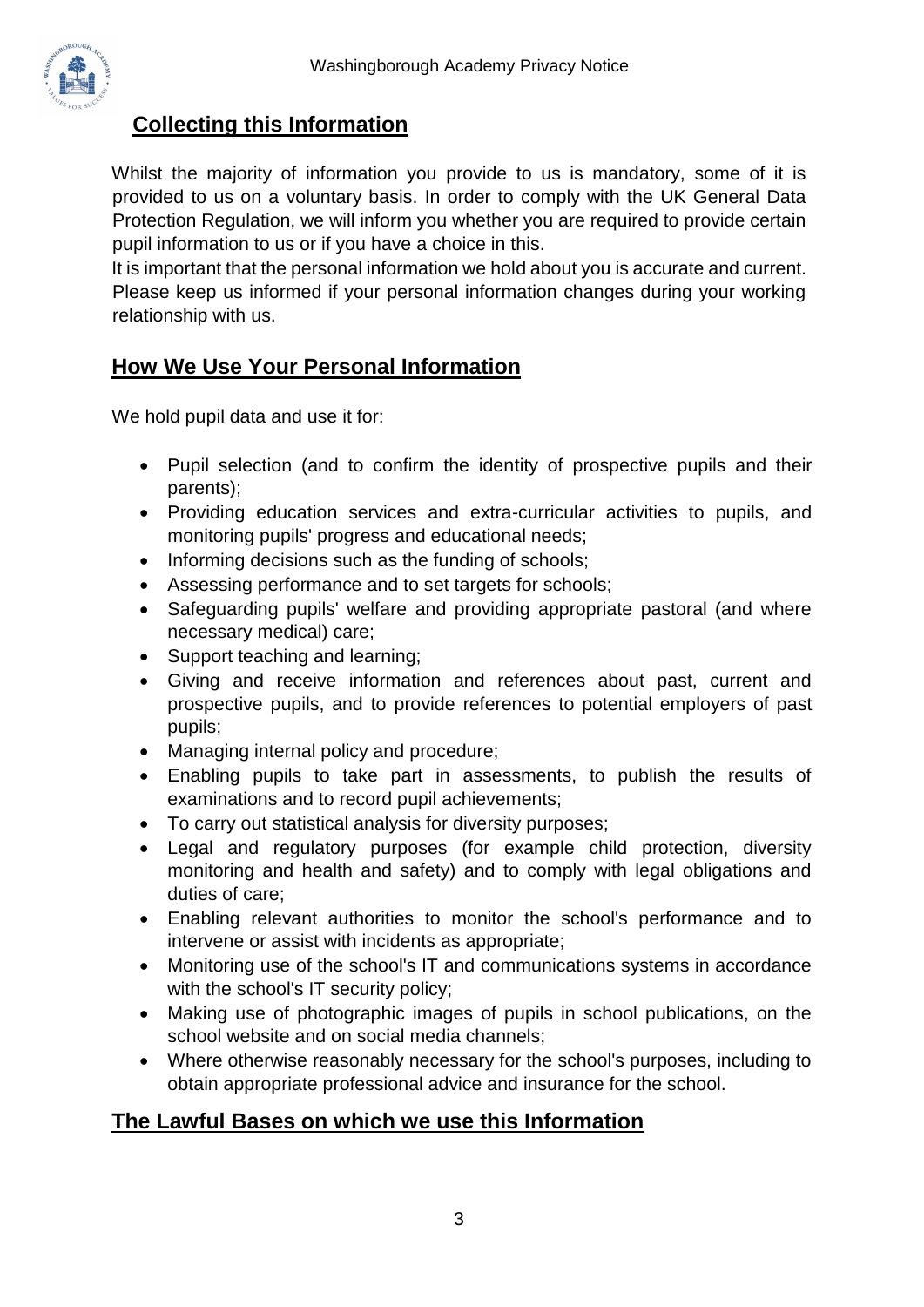

We will only use your information when the law allows us to. Most commonly, we will use your information in the following circumstances:

- Consent: the individual has given clear consent to process their personal data for a specific purpose;
- Contract: the processing is necessary for a contract with the individual;
- Legal obligation: the processing is necessary to comply with the law (not including contractual obligations);
- Vital interests: the processing is necessary to protect someone's life.
- Public task: the processing is necessary to perform a task in the public interest or for official functions, and the task or function has a clear basis in law; and
- The Education Act 1996: for Departmental Censuses 3 times a year. More information can be found at: [https://www.gov.uk/education/data-collection-and](https://www.gov.uk/education/data-collection-and-censuses-for-schools)[censuses-for-schools.](https://www.gov.uk/education/data-collection-and-censuses-for-schools)

We need all the categories of information in the list above primarily to allow us to comply with legal obligations. Please note that we may process information without knowledge or consent, where this is required or permitted by law.

# **Sharing Data**

We may need to share your data with third parties where it is necessary. There are strict controls on who can see your information. We will not share your data if you have advised us that you do not want it shared unless it's the only way we can make sure you stay safe and healthy or we are legally required to do so.

We share pupil information with:

- the Department for Education (DfE) on a statutory basis under section 3 of The Education (Information About Individual Pupils) (England) Regulations 2013;
- Ofsted;
- Other Schools that pupils have attended/will attend;
- NHS;
- Welfare services (such as social services);
- Law enforcement officials such as police, HMRC;
- Local Authority Designated Officer;
- Professional advisors such as lawyers and consultants;
- Support services (including insurance, IT support, information security);
- Providers of learning software such as [e.g. Time Tables Rockstar) and
- The Local Authority.

Information will be provided to those agencies securely or anonymised where possible.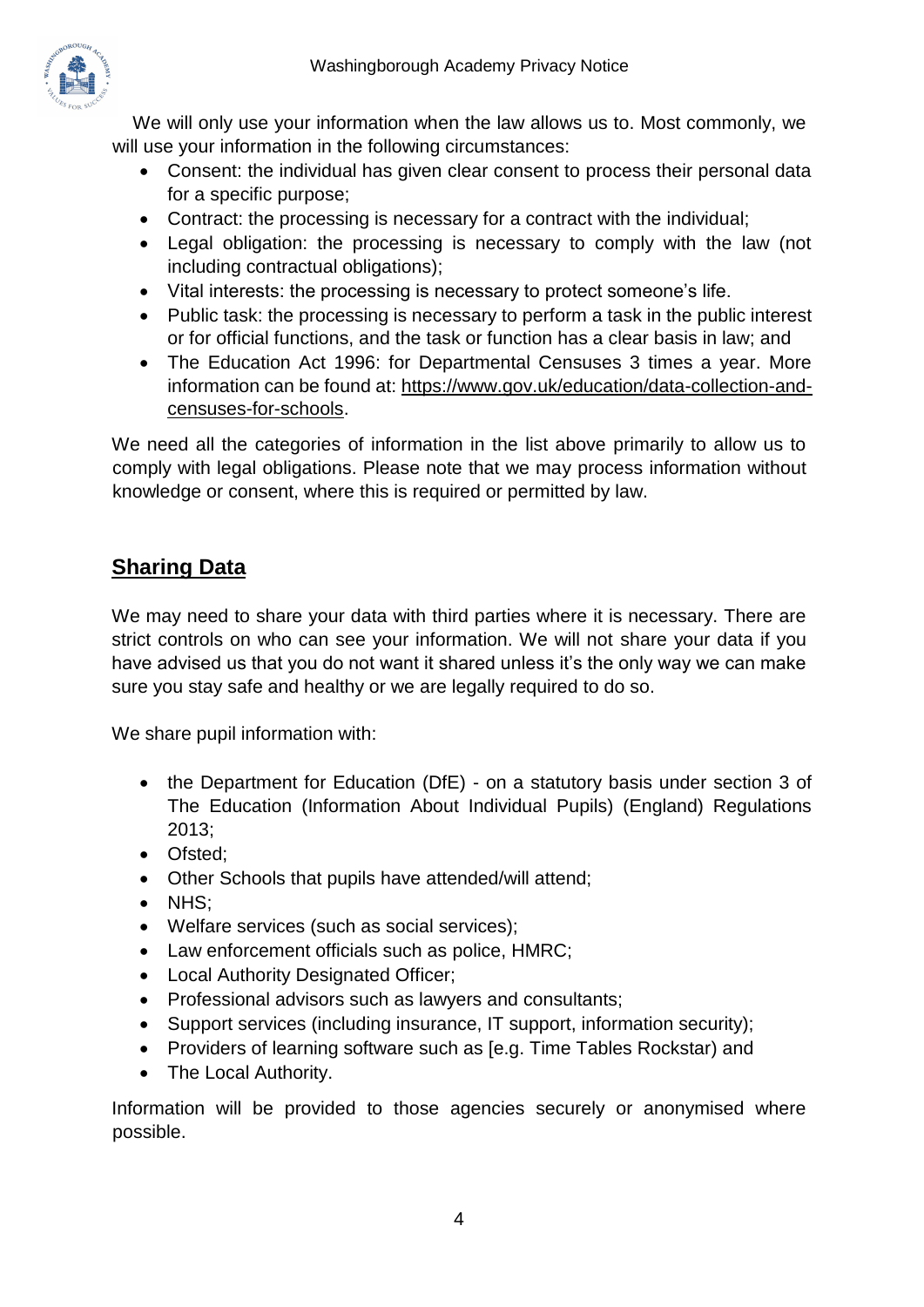

The recipient of the information will be bound by confidentiality obligations, we require them to respect the security of your data and to treat it in accordance with the law.

#### **Why we share this Information**

We do not share information about our pupils with anyone without consent unless otherwise required by law.

For example, we share students' data with the DfE on a statutory basis which underpins school funding and educational attainment. To find out more about the data collection requirements placed on us by the DfE please go to [https://www.gov.uk/education/data-collection-and-censuses-for-schools.](https://www.gov.uk/education/data-collection-and-censuses-for-schools)

#### **Storing Pupil Data**

The School keep information about pupils on computer systems and sometimes on paper.

Except as required by law, the School only retains information about pupils for as long as necessary in accordance with timeframes imposed by law and our internal policy.

Full details on how long we keep personal data for is set out in our data retention policy, this can be found on our schools' website.

#### **Retention Periods**

Except as otherwise permitted or required by applicable law or regulation, the School only retains personal data for as long as necessary to fulfil the purposes they collected it for, as required to satisfy any legal, accounting or reporting obligations, or as necessary to resolve disputes.

Information about how we retain information can be found in our Data Retention policy. This document can be found on our schools' website.

#### **Security**

We have put in place measures to protect the security of your information (i.e. against it being accidentally lost, used or accessed in an unauthorised way). This enables them to provide services as follows:

#### **The National Pupil Database**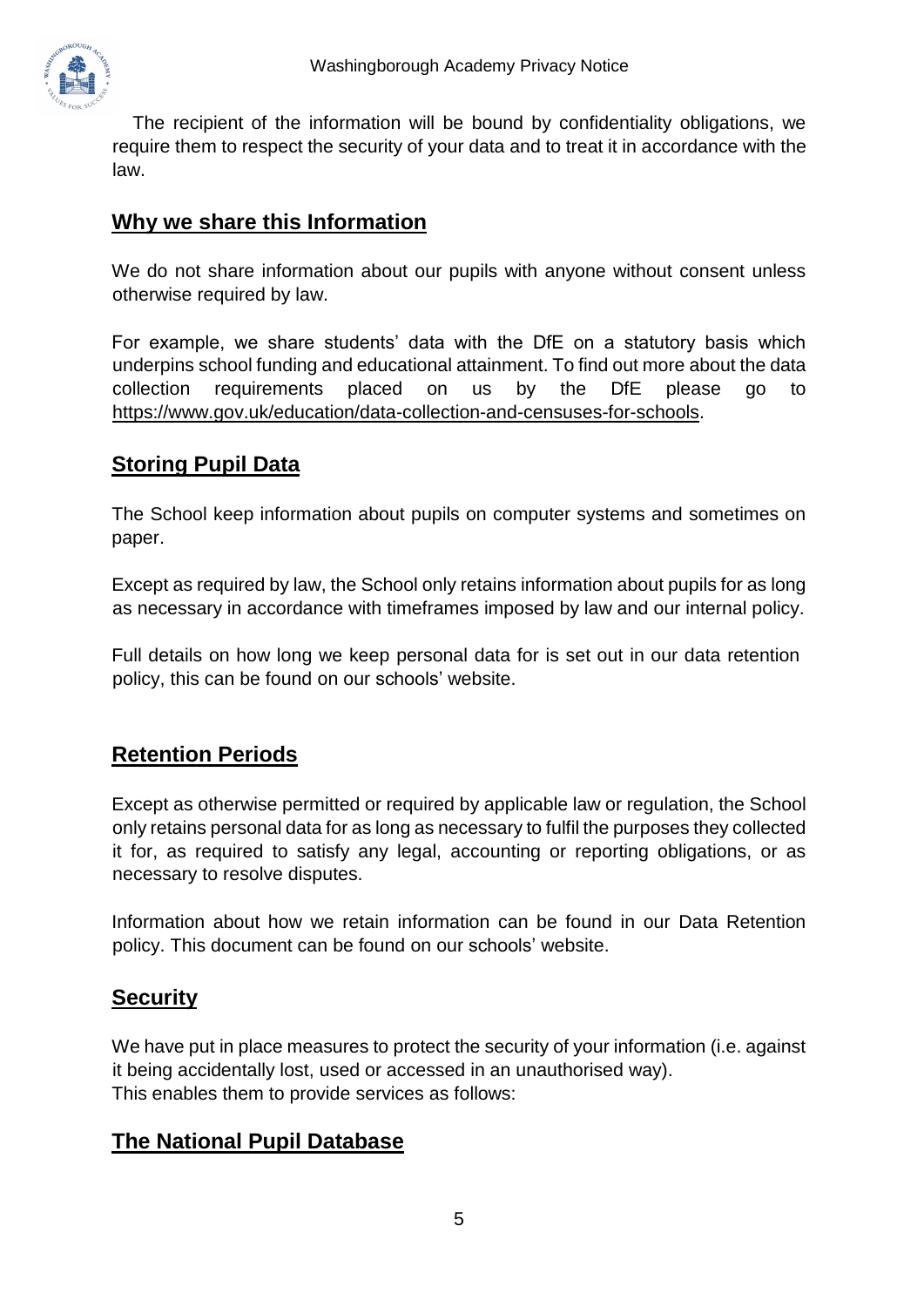

The NPD is owned and managed by the Department for Education and contains information about pupils in schools in England. It provides invaluable evidence on educational performance to inform independent research, as well as studies commissioned by the Department. It is held in electronic format for statistical purposes. This information is securely collected from a range of sources including schools, local authorities and awarding bodies.

We are required by law, to provide information about our pupils to the DfE as part of statutory data collections such as the school census and early years' census. Some of this information is then stored in the NPD. The law that allows this is the Education (Information About Individual Pupils) (England) Regulations 2013.

To find out more about the NPD, go to [https://www.gov.uk/government/publications/national-pupil-database-user-guide](https://www.gov.uk/government/publications/national-pupil-database-user-guide-and-supporting-information)[and-supporting-information.](https://www.gov.uk/government/publications/national-pupil-database-user-guide-and-supporting-information)

The department may share information about our pupils from the NPD with third parties who promote the education or well-being of children in England by:

- conducting research or analysis
- producing statistics
- providing information, advice or guidance

The Department has robust processes in place to ensure the confidentiality of our data is maintained and there are stringent controls in place regarding access and use of the data. Decisions on whether DfE releases data to third parties are subject to a strict approval process and based on a detailed assessment of:

- who is requesting the data
- the purpose for which it is required
- the level and sensitivity of data requested: and
- the arrangements in place to store and handle the data

To be granted access to pupil information, organisations must comply with strict terms and conditions covering the confidentiality and handling of the data, security arrangements and retention and use of the data.

For more information about the department's data sharing process, please visit: <https://www.gov.uk/data-protection-how-we-collect-and-share-research-data> For information about which organisations the department has provided pupil information, (and for which project), please visit the following website: [https://www.gov.uk/government/publications/national-pupil-database-requests](https://www.gov.uk/government/publications/national-pupil-database-requests-received)[received](https://www.gov.uk/government/publications/national-pupil-database-requests-received)

To contact DfE:<https://www.gov.uk/contact-dfe>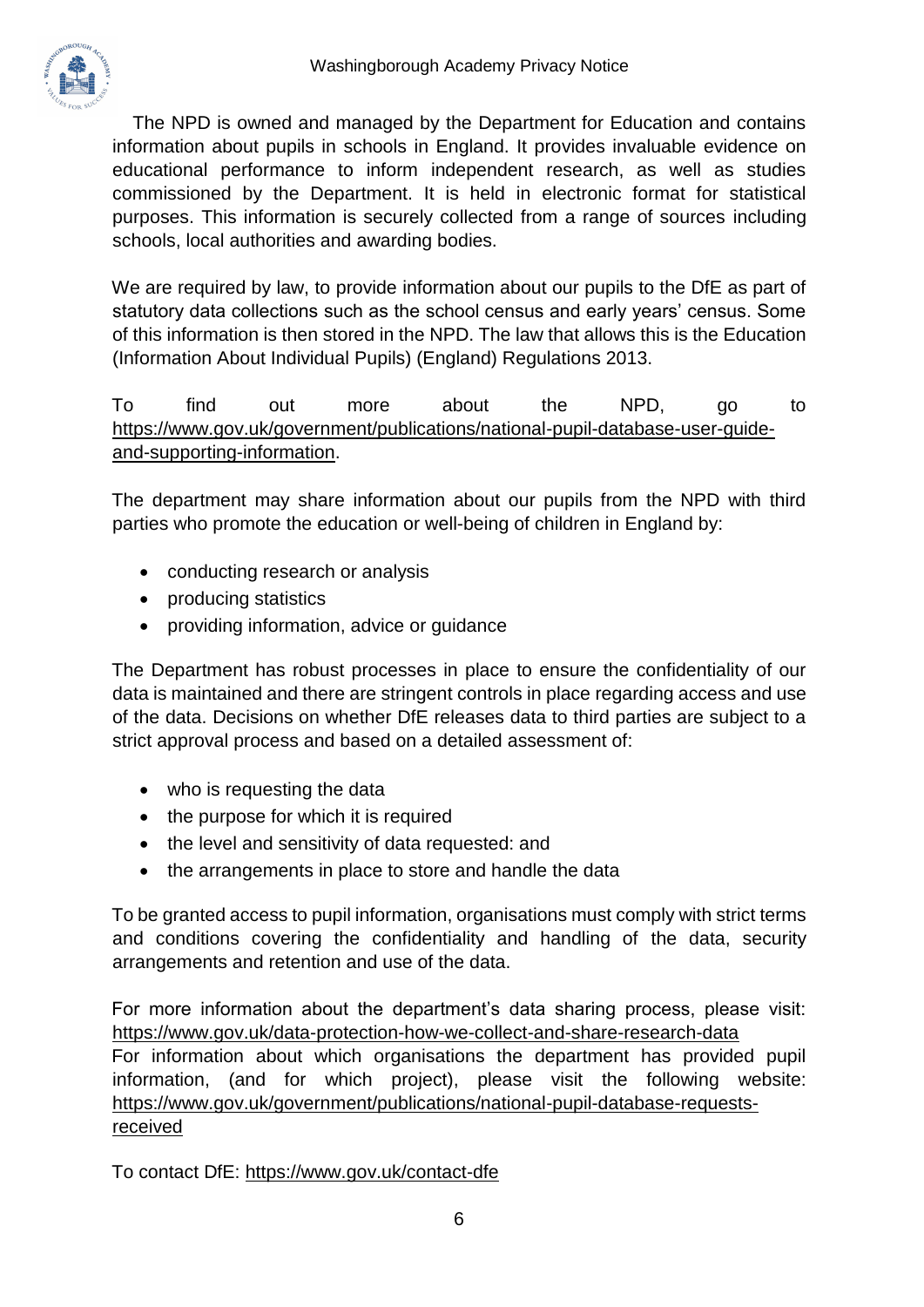

#### **Requesting Access to your Personal Data**

Under data protection legislation, parents and pupils have the right to request access to information about them that we hold. To make a request for your personal information, [or be given access to your child's education record], contact the School Business Manager – [administration@washingboroughacademy.org.](mailto:administration@washingboroughacademy.org)

We may need to request specific information from you to help us confirm your identity and ensure your right to access the information (or to exercise any of your other rights). This is another appropriate security measure to ensure that personal information is not disclosed to any person who has no right to receive it.

If you want to request information, please see our Subject Access Request policy, for the procedures we take.

#### **Right to Withdraw Consent**

In circumstances where you may have provided your consent to the collection, processing and transfer of your personal information for a specific purpose, you have the right to withdraw your consent for that specific processing at any time. To withdraw your consent, please contact the School Business Manage. Once we have received notification that you have withdrawn your consent, we will no longer process your information for the purpose or purposes you originally agreed to, unless we have another legitimate basis for doing so in law.

#### **Contact**

If you would like to discuss anything within this privacy notice or have a concern about the way we are collecting or using your personal data, we request that you raise your concern with the School Business Manager in the first instance.

We have appointed a data protection officer (DPO) to oversee compliance with data protection and this privacy notice. If you have any questions about how we handle your personal information which cannot be resolve by the School Business Manager, then you can contact the DPO on the details below:

Data Protection Officer: Joe Lee Address: Ark, Unit 6, Venture Court, Pinchbeck, Spalding, PE11 3BG Email: [DPO@ark.me.uk](mailto:DPO@ark.me.uk) Tel: 01775 720252